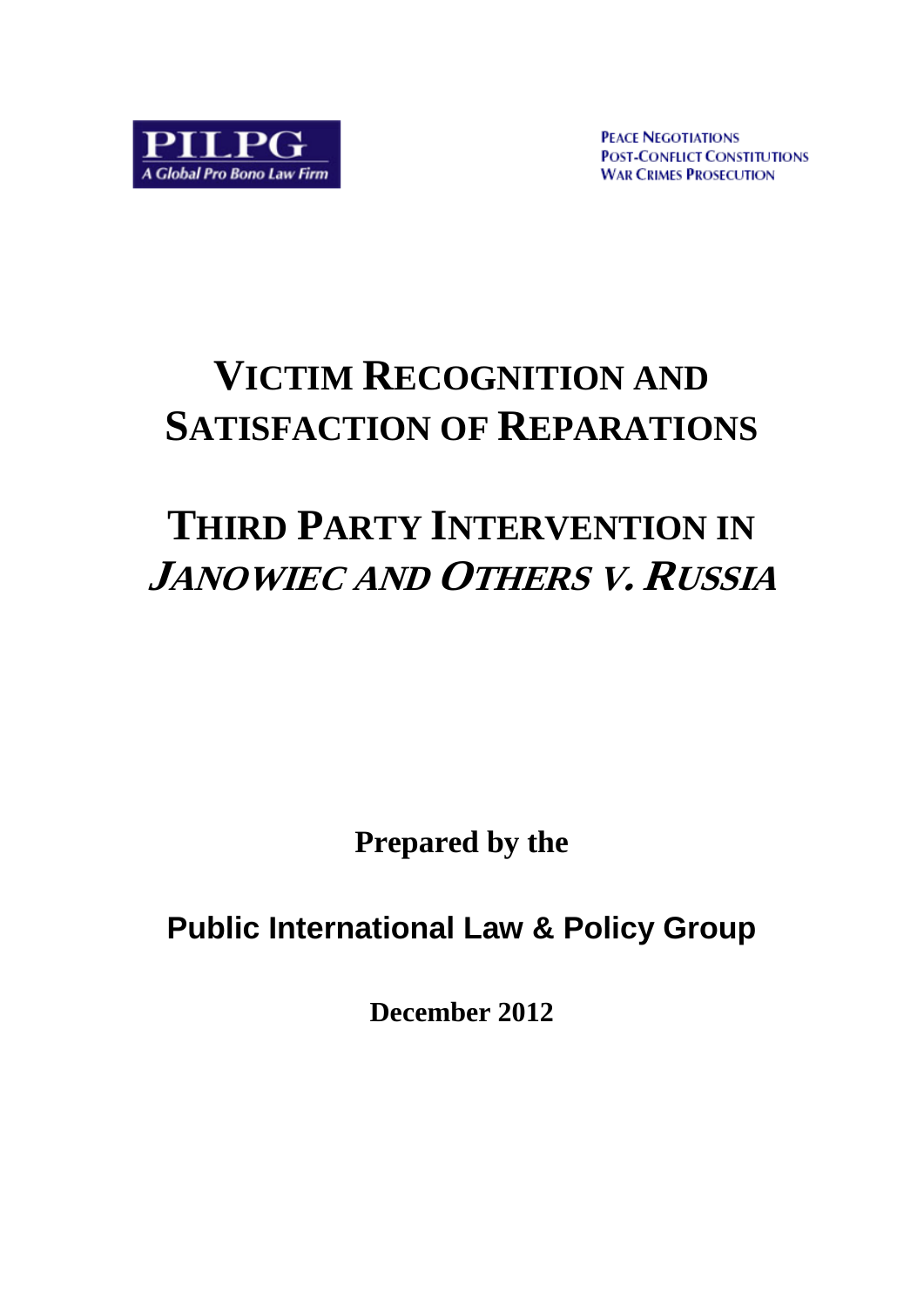#### **I. INTRODUCTION**

On 30 November 2012 the Court granted the Public International Law & Policy Group leave to intervene as a third party in the proceedings in accordance with Rule 44 of the Rules of the Court with regard to two specific points arising before the Grand Chamber in the case of *Janowiec and Others v. Russia.*[1](#page-1-0) The first point concerns the issue of victim recognition and focuses, in particular, on the nature and strength of familial relationships required for a complainant 'family member' to be considered a victim of violations of Article 3 of the European Convention on Human Rights (ECHR). The judgment at first instance used specific criteria to categorize some of the applicants as accepted victims of the violation of Article 3, leaving some applicants outside the scope of the full recognition by the Court.<sup>[2](#page-1-1)</sup> This submission provides the Court with relevant practice and developments in international law as it relates to the recognition of victims of serious violations of human rights and war crimes. The second point concerns the issue of satisfaction as reparation. Despite finding violations, the Court at first instance declined to award reparations beyond holding that the decision alone constituted sufficient just satisfaction.<sup>[3](#page-1-2)</sup> This submission addresses the issue of reparations for harm suffered, drawing on international law practice, and advises that a broader interpretation of Article 41, which would allow for non-monetary reparations in the present case, is in line with past Court practice as well as international developments.

#### **II. VICTIM RECOGNITION**

The importance of victim recognition in cases concerning serious underlying crimes by the State cannot be underestimated. Therefore, determinations on victim recognition require a thorough analysis of the facts and should be taken in line with the jurisprudence from the Court as well as international law.

#### **a. VICTIM RECOGNITION UNDER ARTICLE 3 OF THE CONVENTION**

As noted by the Court at first instance, the test that this Court uses to assess whether or not to accept applicants as victims of an Article 3 violation includes a general test that ill-treatment must attain a minimum level of severity as well as an assessment of specific, case-related criteria, discussed below. Importantly, the victim recognition assessment should depend on all the circumstances of the case.<sup>[4](#page-1-3)</sup>

In *Çakici v. Turkey*, the Court set out considerations to be assessed when deciding if family members could be considered as victims in cases concerning Article 3 violations. The relevant criteria include: the proximity of the family tie – with certain weight attaching to the parent-child bond; the particular circumstances of the relationship; the extent to which the family member witnessed the events in question; the involvement of the family member in the attempts to obtain information about the disappeared person; and, the way in which the authorities responded to those enquiries.<sup>[5](#page-1-4)</sup> The Court emphasized that the "essence of such a violation does not so much lie in the fact of the 'disappearance' of the family member but rather concerns the authorities' reactions and attitudes to the situation when it is brought to their attention. It is especially in respect of the latter that a relative may claim to be a victim of the authorities' conduct."[6](#page-1-5) These criteria are to be assessed together, though the importance afforded to each of these criteria has varied in the case law. Nevertheless, in the case law, there has been an increasing emphasis placed on (1) the involvement of the family member in the attempts to obtain information about the disappeared person and (2) the way in which the authorities responded to those enquiries.

<sup>&</sup>lt;sup>1</sup> Janowiec and Others v. Russia, Application Nos. 55508/07, 29520/09, Eur. Ct. H.R., Judgment, 16 April 2012, para. 15.<br><sup>2</sup> Janowiec and Others v. Russia, Application Nos. 55508/07, 29520/09, Eur. Ct. H.R., Judgment, 16

<span id="page-1-3"></span><span id="page-1-2"></span><span id="page-1-1"></span><span id="page-1-0"></span><sup>4.</sup>

<sup>&</sup>lt;sup>3</sup> Janowiec and Others v. Russia, Application Nos. 55508/07, 29520/09, Eur. Ct. H.R., Judgment, 16 April 2012, para. 173.<br><sup>4</sup> Cruz Veras and others v. Sweden, Application No. 15576/89, Eur. Ct. H.R., Judgment, 20 March 19 United Kingdom, Application No. 14038/88, Eur. Ct. H.R., Judgment, 7 July 1989, para. 100.<br><sup>5</sup> Çakici v Turkey, Application No. 23657/94, Eur. Ct. H.R., Judgment, 8 July 1999, para. 98.<br><sup>6</sup> Çakici v Turkey, Application No.

<span id="page-1-5"></span><span id="page-1-4"></span>Application No. 25656/94, Eur. Ct. H.R., Judgment, 18 June 2002, para. 358; *Luluyev and Others v. Russia,* Application No. 69480/01, Eur. Ct. H.R., (Reparations and Costs), 9 November 2006, para. 111.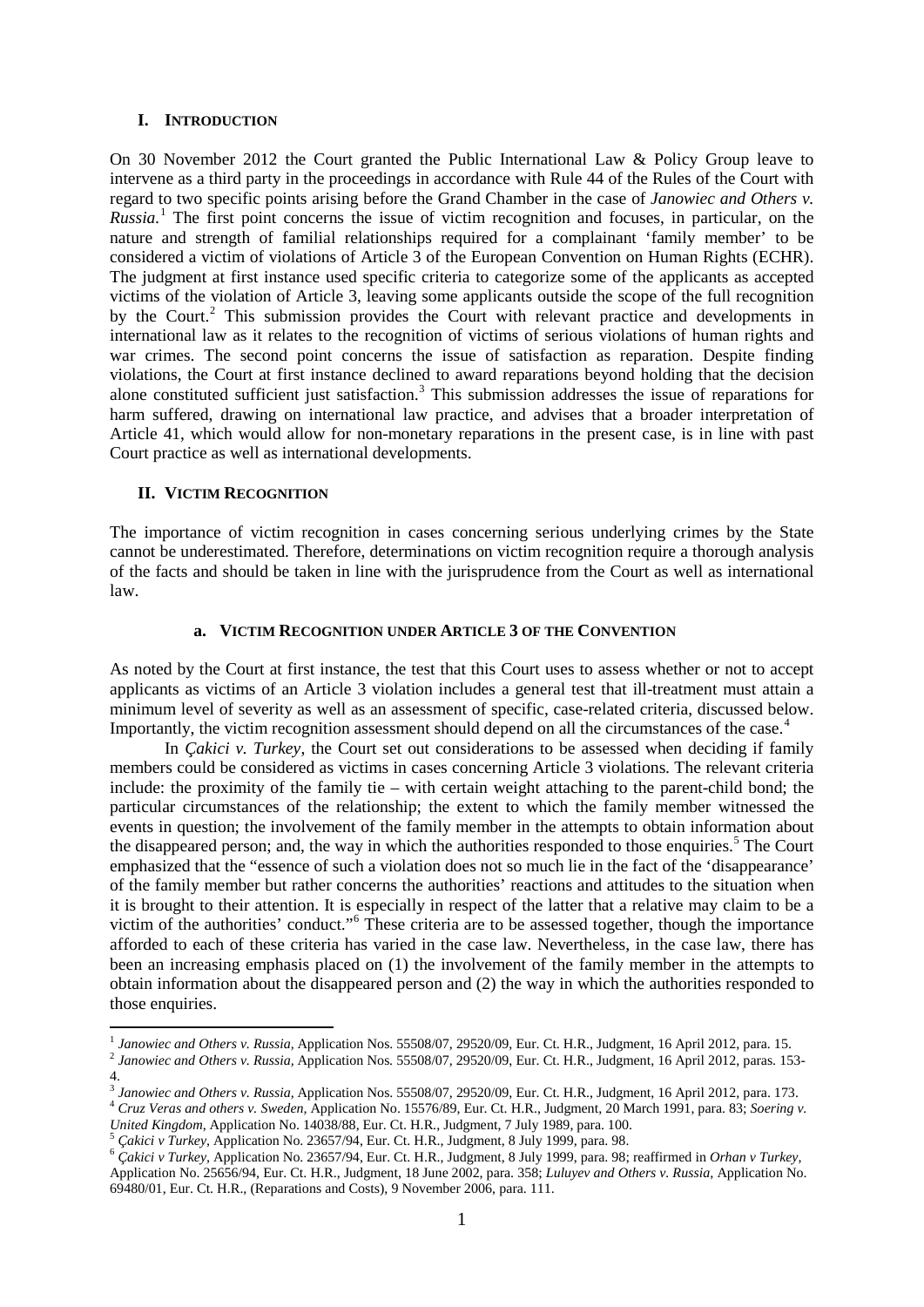For example, in *Taymuskhanov v. Russia*, the Court denied victim status to the second applicant, who was under two years old, and to the third applicant, who was not born at the time of his father's disappearance.<sup>[7](#page-2-0)</sup> However, in this case, the Court emphasized a lack of their active involvement (due to their very young age) in obtaining information about their missing father, which was considered a decisive criterion for denying them victim status.<sup>[8](#page-2-1)</sup> The emphasis on this criterion is logical because, while it may have precluded victim recognition in this case, it reflects the fact that family bonds (particularly the parent-child bond) can have a strong emotional impact on the victim applicant, causing anguish and harm, even when little to no contact was possible.

The Court's case law clearly demonstrates that the involvement of the family member in the attempts to obtain information about the fate of the lost relative has been important to the Court. In *Cakici*, the applicant, a brother of the missing person, was denied victim status under Article 3 since he was not very actively involved in attempts to obtain information, lived in a different town, and did not witness the events of his brothers' disappearance.<sup>[9](#page-2-2)</sup> In *Musikhanova et. al. v. Russia*, <sup>[10](#page-2-3)</sup> the Court reiterated the importance of making enquiries to domestic authorities regarding a disappeared relative. The Court found that three of the applicants had proved that such efforts were undertaken and they were considered as victims, while other family members had not demonstrated such efforts and were not classified as victims under Article 3.<sup>[11](#page-2-4)</sup> This determination was made despite the fact that all of the applicants had witnessed their relative's detention<sup>[12](#page-2-5)</sup> and none of the applicants had received any explanation or information about their missing relative.<sup>[13](#page-2-6)</sup>

The active involvement of family members in attempts to obtain information about the fate of a lost relative was further emphasized in *Luluyev et. al v. Russia*[14](#page-2-7) and *Taniş et. al. v. Turkey.*[15](#page-2-8) In *Luluyev et. al.*, the Court considered that the parents, children, and husband of the missing person were "immediate family," with brothers also considered to belong to immediate family "to a certain extent."<sup>[16](#page-2-9)</sup> Although it was "mainly" the second applicant who had the most frequent encounters with the authorities, other family members were also closely involved in the search for their missing relative. The Court considered it noteworthy that a brother of the disappeared had gone to identify her body after the discovery of the mass grave.[17](#page-2-10) Similarly in *Taniş et. al. v. Turkey*, [18](#page-2-11) the applicants were the father, brothers and wife of the missing. The Court emphasized the numerous efforts they had made in an attempt to find out what had happened to the disappeared man. The Court noted that the applicants' anguish concerning their relative's fate continued to the day of the judgment and held that the relatives had "personally suffered" from a violation of Art. 3.<sup>[19](#page-2-12)</sup>

These cases show that it is imperative for the Court to not only look at the familiar connection and birth date of the applicant but also to consider to what extent the family member applicant undertook efforts to obtain information about the fate of their lost relative. Once the Court concludes that the applicant did in fact attempted to obtain information from authorities, it must also examine the action of those State authorities in response to the requests. Indeed, the action of State authorities in response to a disappearance has been considered by the Court to be an overriding consideration in determining violations of family members' rights under Article 3.

In *Timurtas v. Turkey*<sup>[20](#page-2-13)</sup> though the applicant had not seen his son in the two years preceding his disappearance and had not witnessed the events of his son's disappearance, the Court emphasized that the authorities' responses to the applicant's attempts to obtain information constituted inhuman and degrading treatment. The applicant made many enquiries, and his anguish was considered by the

<span id="page-2-1"></span><span id="page-2-0"></span>

<span id="page-2-2"></span>

<span id="page-2-3"></span>

<span id="page-2-4"></span>

<span id="page-2-5"></span>

<span id="page-2-8"></span><span id="page-2-7"></span><span id="page-2-6"></span>

<span id="page-2-10"></span><span id="page-2-9"></span>

<sup>&</sup>lt;sup>7</sup> Taymuskhanov v. Russia, Application No. 11528/07, Eur. Ct. H.R., Judgment, 16 December 2010.<br>
<sup>8</sup> Taymuskhanov v. Russia, Application No. 11528/07, Eur. Ct. H.R., Judgment, 16 December 2010, para. 122.<br>
<sup>9</sup> Cakici v.

<span id="page-2-12"></span><span id="page-2-11"></span>

<span id="page-2-13"></span>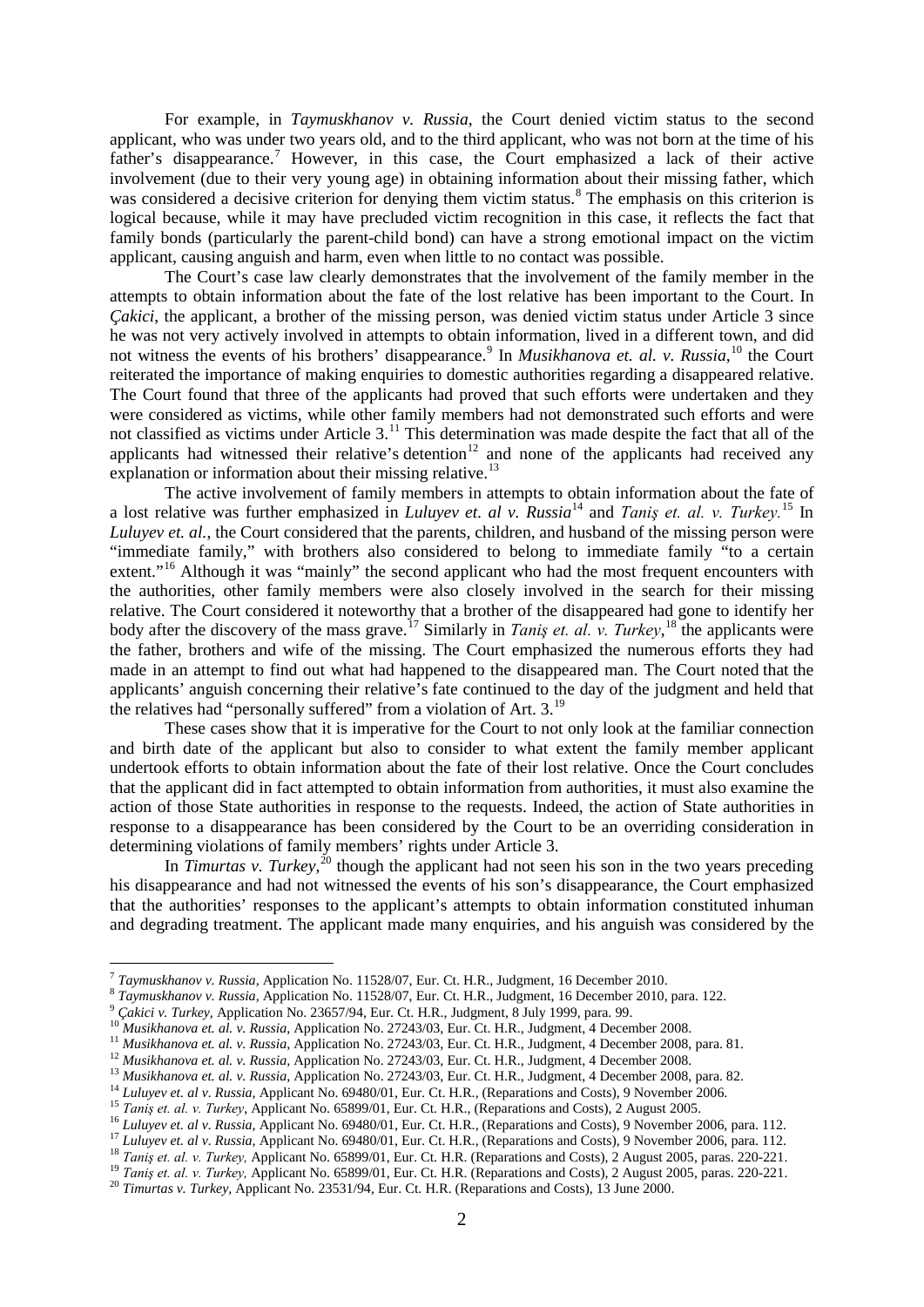Court as having been exacerbated by the conduct of the authorities. $21$  The investigation lacked promptitude and efficiency, and certain members of the security forces also displayed a callous disregard for the applicant's concerns.<sup>[22](#page-3-1)</sup>

Similarly, in *Varnava et. al. v. Turkey*,<sup>[23](#page-3-2)</sup> the Court noted that the disappearances had taken place in the context of military operations, which resulted in considerable loss of life, large-scale arrests and detentions and enforced separations of families. The relatives of the missing men had suffered the agony of not knowing whether their family member had been killed in the conflict or had been taken into detention and, due to the continuing division of Cyprus, had been faced with very serious obstacles in their search for information. The Court referred to previous cases involving similar circumstances in holding that the "silence of the authorities of the respondent State in face of the real concerns of the relatives could only be categorized as inhuman treatment."[24](#page-3-3) The Court relied on this finding without examining each particular familial tie of the applicants to the disappeared.<sup>[25](#page-3-4)</sup>

The case law indicates that the Court is increasingly concerned with the actions of the family member applicant and the role played by the State after requests for information have been made when making determinations on victim status in Article 3 cases. This is a welcome development, requiring the Court to undertake a deeper analysis after looking at the proximity of the family tie and the particular circumstances of the relationship. This approach acknowledges the complexities of family bonds and the importance of victim acknowledgement and corresponds with standards of victim recognition by other international judicial institutions.

#### **b. VICTIM RECOGNITION IN INTERNATIONAL LAW**

An approach that recognizes victims based on (1) the involvement of the family member in the attempts to obtain information about the disappeared person and (2) the way in which the authorities responded to those enquiries, is in line with the standards for victim recognition applied by other international judicial institutions, which in the past few years have cast a broader net for victim recognition. The following section sets out the applicable standards in relation to victim recognition (i) for the purpose of reparations at the Inter-American Court of Human Rights (IACtHR) and (ii) for the purposes of recognition as a civil party participating in a proceedings at the Extraordinary Chambers in the Courts of Cambodia (ECCC) and recognition as a victim participating in the proceedings at the International Criminal Court (ICC).

The IACtHR has had to deal with a number of important cases concerning missing family members (enforced disappearances) as well as the failure on the part of the State to provide information to family members about missing relatives. Importantly, jurisprudence from the IACtHR recognizes family members of missing persons as victims when they have shown serious concern after the disappearance and when they are treated inhumanely by the State in their search for information about their missing family member. As a regional human rights court dealing with State responsibility, its jurisprudence is particularly informative for this Court.

Unlike the IACtHR, the ECCC is an *ad hoc* internationalized criminal court and the ICC is a permanent international criminal court. While dealing with individual criminal liability rather than State responsibility, these courts have had to grapple with the issue of the recognition of family members of direct victim as victims in relation to serious underlying violations of human rights by States and armed groups. Jurisprudence from these courts sheds light on some of the most recent developments concerning victim acknowledgement and recognition by judicial institutions.

<span id="page-3-2"></span><span id="page-3-1"></span>

<span id="page-3-0"></span><sup>&</sup>lt;sup>21</sup> Timurtas v. Turkey, Applicant No. 23531/94, Eur. Ct. H.R. (Reparations and Costs), 13 June 2000, para. 96.<br><sup>22</sup> Timurtas v. Turkey, Applicant No. 23531/94, Eur. Ct. H.R. (Reparations and Costs), 13 June 2000, para. 9

<span id="page-3-3"></span><sup>&</sup>lt;sup>24</sup> *Varnava et. al. v. Turkey, Applications Nos.* 16064/90, 16065/90, 16066/90, 16068/90, 16069/90, 16070/90, 16071/90, 16072/90 and 16073/90, Eur. Ct. H.R., 18 September 2009, para. 201. <sup>25</sup> *Varnava et. al. v. Turkey,* Applications Nos. 16064/90, 16065/90, 16066/90, 16068/90, 16069/90, 16070/90, 16071/90,

<span id="page-3-4"></span><sup>16072/90</sup> and 16073/90, Eur. Ct. H.R., 18 September 2009, paras. 201-2.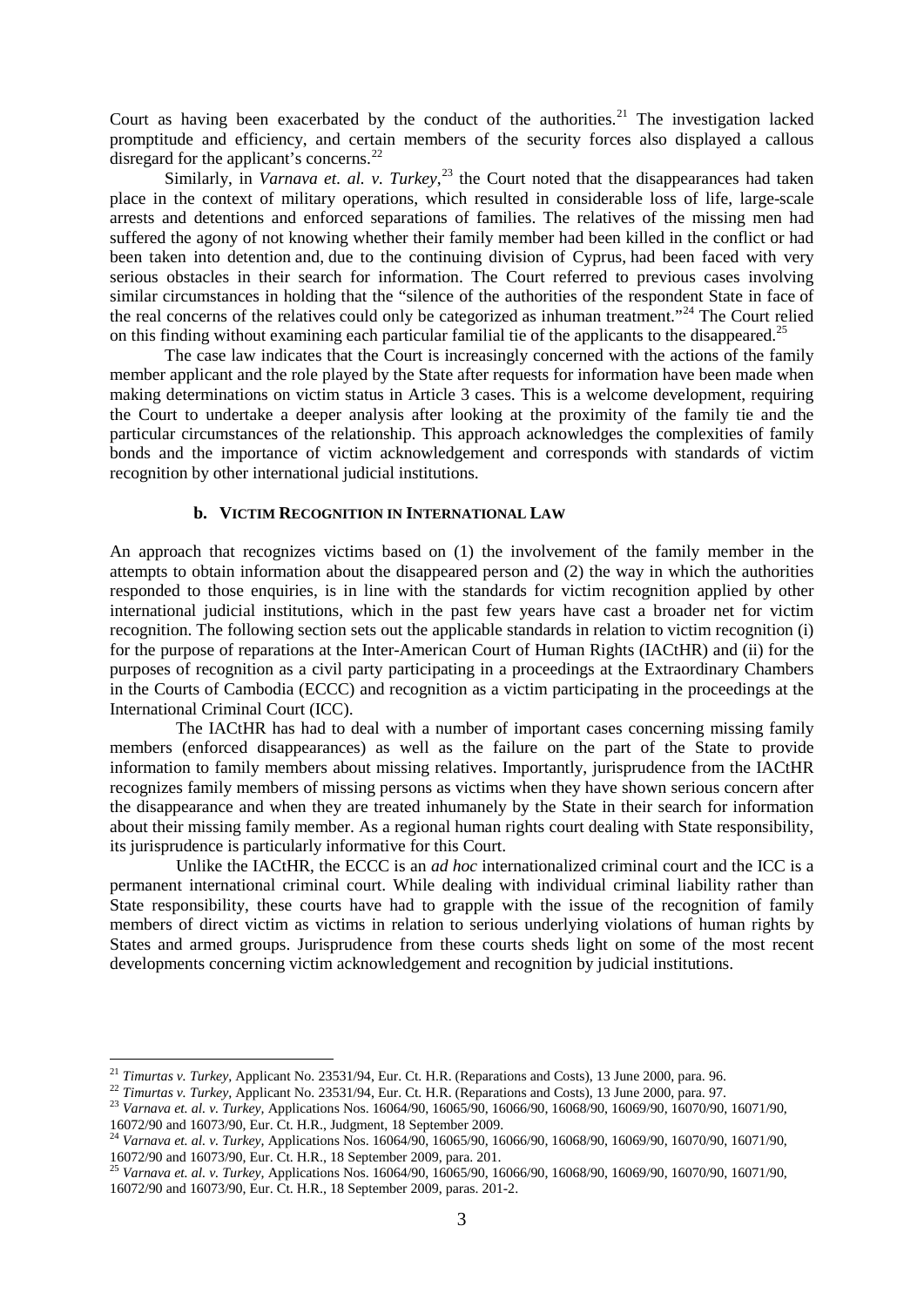### *The Inter-America Court of Human Rights*

Like the European Court of Human Rights, the IACtHR looks at a variety of criteria when assessing the victim status of applicants. Crucially, the IACtHR has also emphasized the importance of family members in attempts to obtain information about the fate of a lost relative when determining victim status. In *Garrido and Baigorria v. Argentina*, for example, siblings of the two missing men made applications to the Court for compensation for moral damages. They offered no proof of an affective relationship such that the disappearance of their brother would have caused them grievous suffering. No evidence was presented that demonstrated frequent family visits prior to the disappearance, or that they took much interest in the lives that their brothers had led up to that point. However, because the siblings of the missing men were found to have shown serious concern after the disappearances, the Court consequently awarded compensation for moral damages to each of the applicants.<sup>[26](#page-4-0)</sup>

In addition, the IACtHR has adopted a broad interpretation of victim recognition regarding family members of missing persons for the purposes of reparations on account of a teleological interpretation of the American Convention on Human Rights. Moreover, it has held that family member victims are entitled to reparations for their own harms suffered and not just the harms suffered by their disappeared relative.

Before the 2009 reform of the Court's Rules of Procedure, Article 2(15) of the American Convention stated that "the expression 'next of kin' refers to the immediate family, namely, direct ascendants, descendants, siblings, spouses or permanent companions, or those determined by the Court."<sup>[27](#page-4-1)</sup> However, in 2009, the reference to next of kin was removed. This marked a broadening of the definition to reflect the interpretation in the jurisprudence up until that point. It formally allows extended relatives who can otherwise show that they have sought information about their loved one from the authorities and suffered harm as a result of the violation as well as children who may not have been recognized, for a variety of reasons, by their parents to be recognized as a victim in the case. [28](#page-4-2)

In addition to a widening of the familial relationship for the purposes of victim recognition, the IACtHR held in *Blake v. Guatemala* that State authorities violated Article 5 of the American Convention, addressing the right to humane treatment,<sup>[29](#page-4-3)</sup> as the enforced disappearance caused the parents and brothers of the missing person suffering, intense anguish, and frustration in the face of the authorities' failure to investigate and their cover up of what had occurred.<sup>[30](#page-4-4)</sup> The IACtHR determined that these relatives constituted the injured party within the meaning of Article 63(1) of the American Convention<sup>[31](#page-4-5)</sup> and held that they are entitled to reparations in their own right.<sup>[32](#page-4-6)</sup>

# *International Criminal Institutions*

Similar to the IACtHR, the ICC and ECCC have also adopted a broad approach towards victim recognition, which is in line with current victimological studies stressing the importance of victim acknowledgment by authorities. [33](#page-4-7) At the ICC, the Appeals Chamber held, in the case of *Prosecutor v.*

<span id="page-4-0"></span><sup>&</sup>lt;sup>26</sup> Garrido and Baigorria v. Argentina, Inter-Am. Ct. H.R., Judgment (Reparations and Costs), 27 August 1998, para. 64.<br><sup>27</sup> Amaya Ubeda de Torres, *Determination of Victims*, in: Laurence L. Burgorgue-Larsen, Amaya A. U

<span id="page-4-2"></span><span id="page-4-1"></span>Rosalind R. Greenstein, *The Inter-American Court of Human Rights: Case Law and Commentary*, 2011, p. 114.<br><sup>28</sup> Amaya Ubeda de Torres, *Determination of Victims*, in: Laurence L. Burgorgue-Larsen, Amaya A. Ubeda De Torres,

<span id="page-4-3"></span><sup>&</sup>lt;sup>29</sup> Art. 5(1). "Every person has the right to have his physical, mental, and moral integrity respected." Art. 5(2)." No one shall be subjected to torture or to cruel, inhuman, or degrading punishment or treatment. All persons deprived of their liberty shall be treated with respect for the inherent dignity of the human person."<br><sup>30</sup> Blake v. Guatemala, Inter-Am. C.H.R Judgment (Merits) 24 January 1998, para. 97.

<span id="page-4-5"></span><span id="page-4-4"></span><sup>&</sup>lt;sup>31</sup> Art 63(1); "If the Court finds that there has been a violation of a right or freedom protected by this Convention, the Court shall rule that the injured party be ensured the enjoyment of his right or freedom that was violated. It shall also rule, if appropriate, that the consequences of the measure or situation that constituted the breach of such right or freedom be references, and the compensation be paid to the injured party."<br>
<sup>32</sup> Blake v. Guatemala, Inter-Am. Ct. H.R., Judgment (Merits), 24 January 1998, para. 38.

<span id="page-4-7"></span><span id="page-4-6"></span><sup>&</sup>lt;sup>33</sup> See, for example, United Nations Office for Drug Control and Crime Prevention: Center for International Crime Prevention, Handbook on Justice for Victims: On the Use and Application of on the Declaration of Basic Principles of Justice for Victims of Crime and Abuse of Power [1999] at 9; see also Shapland, J., Willmore, J. and Duff, P., Victims in the Criminal Justice System, Gower (1985).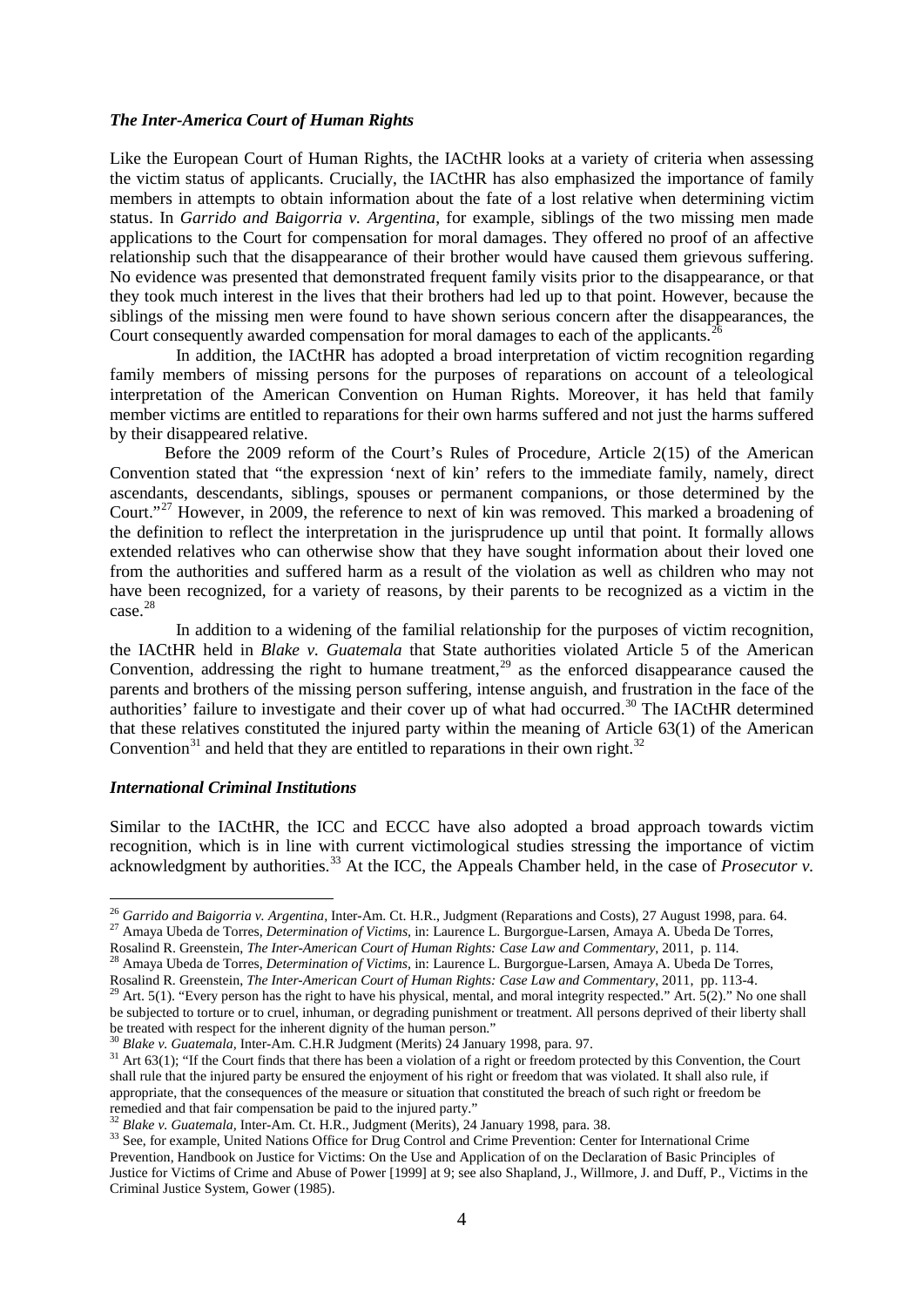*Lubanga*, [34](#page-5-0) that "[h]arm suffered by one victim as a result of the commission of a crime within the jurisdiction of the Court can give rise to harm suffered by other victims" so long as an individual suffers harm personally.<sup>[35](#page-5-1)</sup> As a result, the status of victim has been granted to close family members of a direct victim, including parents, an aunt, cousin and nephew, on the basis that they had suffered personal harm as a result of crimes within the jurisdiction of the Court committed against a direct victim.<sup>[36](#page-5-2)</sup> While this court has not specifically set out that efforts to find out information about missing relatives is a criteria for the purpose of assessment of victim recognition, such information is often included in the victim applications. This information is not only important for purposes of reparation but it often highlights the bond between the family member victim and family member applicant.

Similarly, the ECCC Appeals Chamber in the case of *Prosecutor v. Kaing Guek Eav alias Duch* (Case 001) [37](#page-5-3) interpreted the term "indirect victims of international crimes" broadly, emphasizing, in particular, the psychological suffering of family members of direct victims of international crimes. According to the Appeals Chamber, such psychological injury results from uncertainty and fear about the direct victim's fate, knowledge of their suffering, or the loss of the sense of safety and moral integrity.[38](#page-5-4) The Appeals Chamber held that psychological and physical injury may be suffered by the vulnerable, such as infants, children, elderly and sick, whose caregivers were taken away from them.<sup>[39](#page-5-5)</sup> It further found that material injury may have been inflicted upon those for whom the direct victim was providing at the time of the victimization, or would have, in all probability, provided for in the future, as, for instance, in the relationship between parents and children.<sup>[40](#page-5-6)</sup> Material injury, it found, may be caused by, or be a material consequence of, damage to the patrimony of the family.<sup>[41](#page-5-7)</sup>

Likewise, the ECCC Pre-Trial Chamber in the case of *Prosecutor v. Ieng Sary, Ieng Thirith, Nuon Chea and Khieu Samphan* (Case 002) adopted a broad view with respect to admitting family members of direct victims as civil party participants in the proceedings.<sup>[42](#page-5-8)</sup> Taking into account the nature of the mass crimes within the jurisdiction of the ECCC, and the Khmer family tradition,<sup>[43](#page-5-9)</sup> the Pre-Trial Chamber determined that there is a presumption of psychological harm for the members of the direct family of the immediate victim. The category 'direct family' encompasses parents, children, spouses and siblings of the direct victim. The presumption of psychological harm is considered (i) when the immediate victim is deceased or has disappeared as a direct consequence of the facts under investigation, or (ii) when the immediate victim has been forcibly moved and separated from the direct family as a direct consequence of facts under investigation and such separation results in suffering for the direct family members that meet the personal psychological harm threshold. The Pre-Trial Chamber furthermore noted that a case-by-case assessment should be made for extended family members, which comprises: grandparents, aunts, uncles, nieces, nephews, cousins, in-laws and other

<span id="page-5-0"></span><sup>&</sup>lt;sup>34</sup> *Prosecutor v. Lubanga Dyilo*, Case No. ICC-01/04-01/06-1432, Int. Cr. Ct., 'Judgment on the appeals of The Prosecutor and The Defence against Trial Chamber I's Decision on Victims' Participation of 18 January 2008'.

<span id="page-5-1"></span><sup>&</sup>lt;sup>35</sup> Prosecutor v. Lubanga Dyilo, Case No. ICC-01/04-01/06-1432, Int. Cr. Ct., 'Judgment on the appeals of The Prosecutor and The Defence against Trial Chamber I's Decision on Victims' Participation of 18 January 2008', 11

<span id="page-5-2"></span><sup>&</sup>lt;sup>36</sup> Situation in the Democratic Republic of Congo, No. ICC-01/04-545, Int. Cr. Ct., 'Decision on the Applications for Participation Filed in Connection with the Investigation in the Democratic Republic of Congo by Applicants a/0189/06 to  $a/0198/06$ ,  $a/0200/06$  to  $a/0202/06$ ,  $a/0204/06$  to  $a/0208/06$ ,  $a/0210/06$ ,  $a/0213/06$ ,  $a/0215/06$ , to  $a/0218/06$ ,  $a/0219/06$ ,  $a/0332/07$ .  $a/0334/07$ .  $a/0337/07$ .  $a/0001/08$ ,  $a/0030/08$ ,  $a/0031/08$ ,  $a/003$ 

<span id="page-5-4"></span><span id="page-5-3"></span><sup>&</sup>lt;sup>37</sup> Prosecutor v. Kaing Guek Eav alias 'Duch', Case No. 001/18-07-2007, ECCC, Judgment, 26 July 2010, para. 643.<br><sup>38</sup> Prosecutor v. Kaing Guek Eav alias 'Duch', Case No. 001/18-07-2007, ECCC, Appeal Judgment, 3 February 2

<sup>417.</sup>

<span id="page-5-5"></span><sup>39</sup> *Prosecutor v. Kaing Guek Eav alias 'Duch'*, Case No. 001/18-07-2007, ECCC, Appeal Judgment, 3 February 2012, para. 417.

<span id="page-5-6"></span><sup>40</sup> *Prosecutor v. Kaing Guek Eav alias 'Duch'*, Case No. 001/18-07-2007, ECCC, Appeal Judgment, 3 February 2012, para. 417.

<span id="page-5-7"></span><sup>41</sup> *Prosecutor v. Kaing Guek Eav alias 'Duch'*, Case No. 001/18-07-2007, ECCC, Appeal Judgment, 3 February 2012, paras. 416-7. <sup>42</sup> *Prosecutor v. Ieng, Sary, Ieng Thirith, Nuon, Chea Khieu, Samphan*, Case No. 002/19-09-2007, ECCC, 'Decision on

<span id="page-5-8"></span>

Appeals against Orders of the Co-Investigating Judges on the Admissibility of Civil Party Applications', 24 June 2011, para. 42.

<span id="page-5-9"></span><sup>43</sup> *Prosecutor v. Meas Muth, Sou Met*, Case No. 003/07-09-2009, ECCC, 'Order on the Reconsideration of the Admissibility of the Civil Party Application of Robert Hamill', 24 February 2012, para. 22.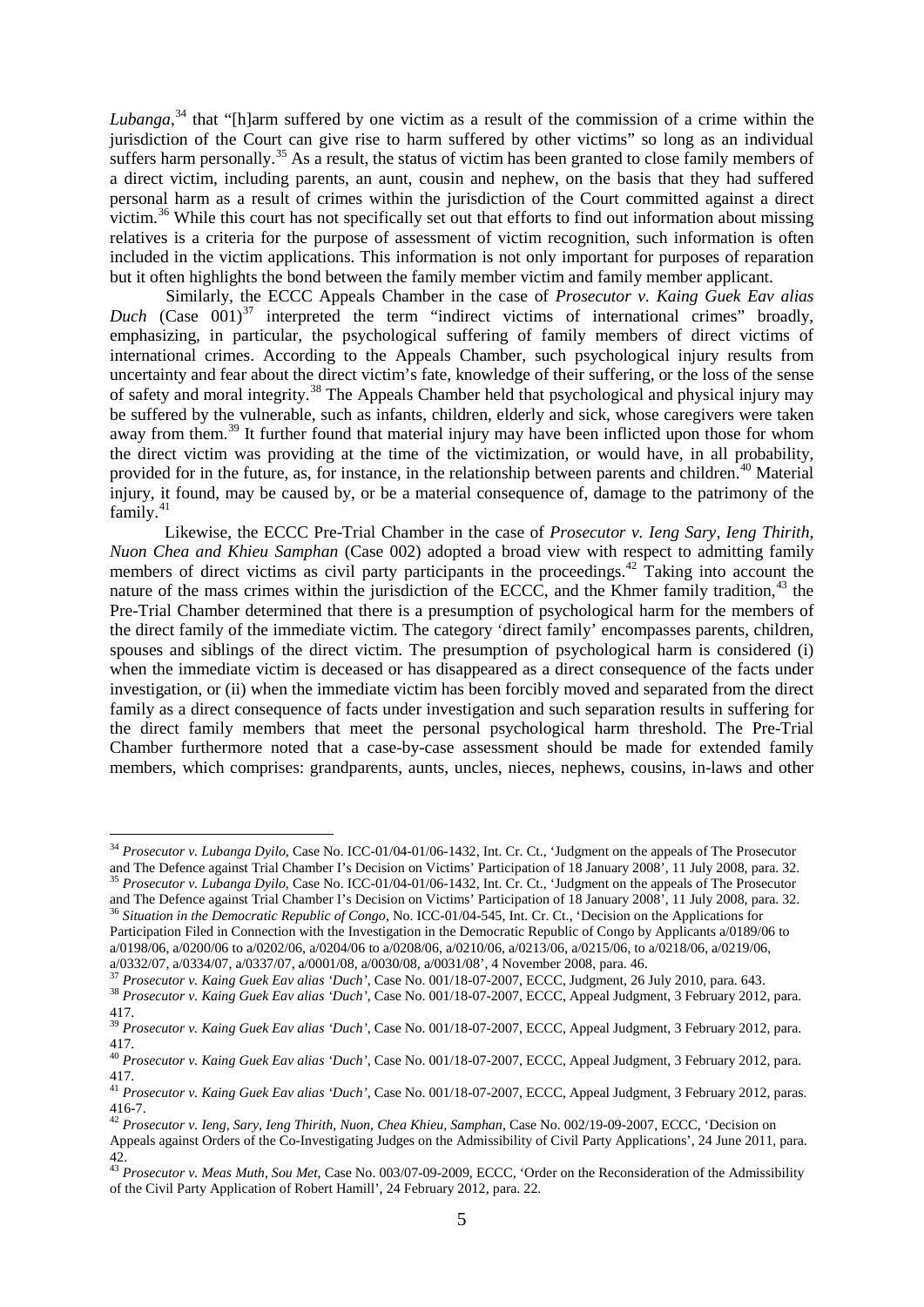indirect kin.<sup>[44](#page-6-0)</sup> The Supreme Court Chamber held in this respect that the criterion of special bonds of affection or dependence connecting the applicant with the direct victim captures the essence of interpersonal relations, the destruction of which is conducive to an injury on the part of indirect victims, and concluded that this criterion applies to all persons who claim to be indirect victims, whether family or not.<sup>[45](#page-6-1)</sup> In line with this reasoning, it is logical that in cases where the family member applicant is extended family, the court would undertake a case-by-case assessment and consider involvement of that family member in the attempts to obtain information about the fate of the lost relative as evidence of special bonds of affection.

As a result of the above-mentioned jurisprudence, both the ICC and ECCC have acknowledged that a broader set of familial relationships can trigger victim recognition, but they also emphasize the importance of carrying out a case-by-case assessment on types of harm suffered by family members, and in particular by extended family members. While the assessments in these cases relate to harm suffered as a result of substantive violations of the courts' governing documents, the need for wide assessment of harm suffered as a result of a procedural violation (as is the case in the current case by the Court) is equally applicable. A wider assessment is preferred to a strict test of family ties because such an assessment reflects the complexities of family relationships and harms suffered by family member victims.

#### **III. SATISFACTION AS REPARATION: ARTICLE 41**

The second issue addressed in this submission concerns satisfaction as a form of reparation. This Court has generally interpreted Article 41 narrowly, as providing mainly for monetary reparations. Only in "extremely rare cases" has it issued non-monetary reparations, aimed at ending or remedying a violation.[46](#page-6-2) The following sections analyze this important case law of the Court as well as other international legal standards on reparations which support the position that Article 41 may be interpreted to include non-monetary reparations, and particularly satisfaction and guarantees of nonrepetition. It is submitted that, in line with international developments, the Court may wish to treat the present case as an 'extremely rare case' in order to fully remedy the acknowledged harm suffered by the victims.

### **a. SATISFACTION AND THE EUROPEAN COURT OF HUMAN RIGHTS**

Article 41 of the ECHR provides that "if the Court finds that there has been a violation of the Convention or the Protocols thereto, and if the internal law of the High Contracting Party concerned allows only partial reparation to be made, the Court shall, if necessary, afford just satisfaction to the injured party."[47](#page-6-3) The textual interpretation of 'just satisfaction' appears unclear looking at the wording of the Convention. However, Article 5(5) provides that victims of a violation of Article 5 "shall have an enforceable right to compensation."<sup>[48](#page-6-4)</sup> The difference in wording between Article 5 and Article 41 implies that 'just satisfaction' constitutes more extensive remedies than compensation alone.<sup>[49](#page-6-5)</sup>

With regard to the intention of the drafters on this matter, there is limited guidance as Article 50 (now Article 41) was drafted with the expectation that the majority of cases before the Court would be inter-state in nature.<sup>[50](#page-6-6)</sup> To be sure, the move within international human rights towards a victim-

<span id="page-6-0"></span> <sup>44</sup> *Prosecutor v. Ieng, Sary, Ieng Thirith, Nuon, Chea Khieu, Samphan*, Case No. 002/19-09-2007, ECCC, 'Decision on Appeals against Orders of the Co-Investigating Judges on the Admissibility of Civil Party Applications', 24 June 2011, paras. 41-54. <sup>45</sup> *Prosecutor v. Kaing Guek Eav alias 'Duch'*, Case No. 001/18-07-2007, ECCC, Appeal Judgment, 3 February 2012, para.

<span id="page-6-1"></span><sup>447.&</sup>lt;br><sup>46</sup> President of the European Court of Human Rights, *Practice Direction Just Satisfaction Claims*, 28 March, 2007, para. 23.

<span id="page-6-3"></span><span id="page-6-2"></span><sup>&</sup>lt;sup>47</sup> Article 41. Convention for the Protection of Human Rights and Fundamental Freedoms (1950) as amended by Protocols Nos. 11 and 14, supplemented by Protocols Nos. 1, 4, 6, 7, 12 and 13.

<span id="page-6-4"></span><sup>&</sup>lt;sup>48</sup> Article 5. Convention for the Protection of Human Rights and Fundamental Freedoms (1950) as amended by Protocols Nos. 1, 4, 6, 7, 12 and 13.

<span id="page-6-5"></span><sup>&</sup>lt;sup>49</sup> Mera Martinot, Martina Siegfried, Jacco Snoeijer, *The Competence of the European Court of Human Rights to Order* Restitution in Integrum and Specific Orders as Remedial Measurees in the Case 46221/99, 2000, p. 16.<br><sup>50</sup> Mera Martinot, Martina Siegfried, Jacco Snoeijer, *The Competence of the European Court of Human Rights to Order* 

<span id="page-6-6"></span>*Restitutio in Integrum and Specific Orders as Remedial Measurees in the Case 46221/99,* 2000, p. 17.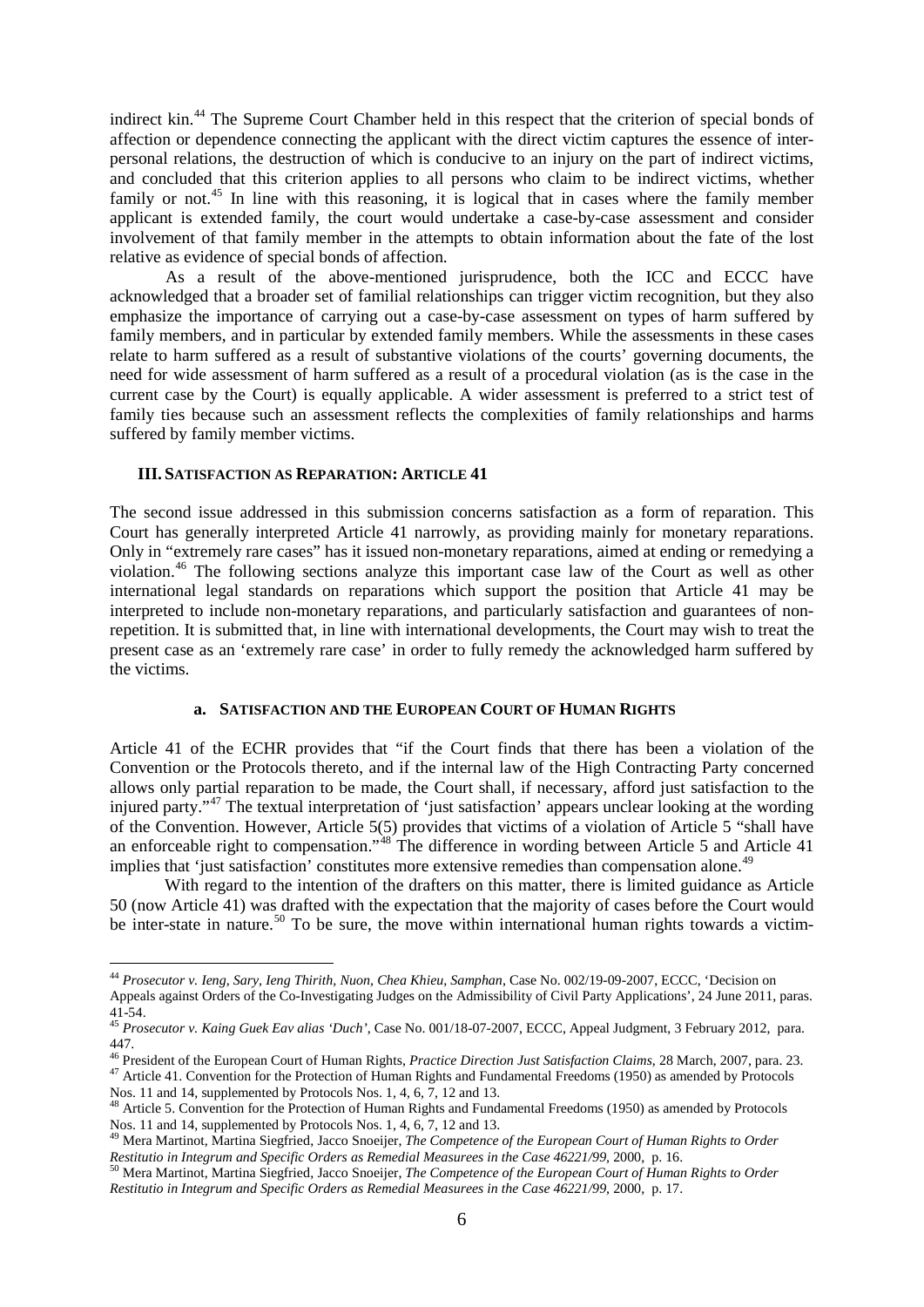oriented justice system was not anticipated when the Convention was drafted. However, as stressed in *Tyrer v. The United Kingdom*, the Convention is a living instrument, which must be interpreted in the light of present-day conditions.<sup>[51](#page-7-0)</sup>

If this is true, the current approach to reparation for violations of human rights requires full and effective remedy for harms suffered. However, this has not always been the case at the Court. In the past, the Court held that its judgment was declaratory in nature and that it "leaves to the State the choice of the means to be utilized in its domestic legal system for performance of its obligation under Article 53" (now Art. 46).<sup>[52](#page-7-1)</sup> That obligation involves ending the breach and making reparations.<sup>[53](#page-7-2)</sup> Nevertheless, as mentioned above, this Court has, on occasion, adopted a more holistic approach towards reparations in a handful of exceptional cases. In other words, the Court has previously taken steps towards a broader interpretation of Article 41.

For instance, in *Papamichalopoulos and Others v. Greece*, the Court found that although States are in principle free to choose how to comply with Art. 53 (now Art. 46), if the nature of the breach allows for *restitutio in integrum*, the State has to do so, but if this is not allowed by national law, the Court can afford just satisfaction.<sup>[54](#page-7-3)</sup> Consequently, the Court held that the land at issue had to be returned by the respondent State to the applicants within six months.<sup>[55](#page-7-4)</sup> Similarly, in *Assanidze v*. *Georgia,* the Court ordered the release of the applicant who was unlawfully detained, reasoning that "the violation found in the instant case does not leave any real choice as to the measures required to remedy it."[56](#page-7-5) In *Broniowski v. Poland*, the Court held that in light of the systematic situation that led to the violation "the respondent State must, through appropriate legal measures and administrative practices, secure the implementation of the property right."[57](#page-7-6)

The remedies provided for in these cases, as well as others, exceed mere restitution. They are forms of satisfaction aimed at ending a continuing violation. Moreover, in the latter case, the Court ordered a remedy that not only addresses the applicants but all those in a similar situation, which helps guarantee non-repetition of the violation. These cases show that this Court has recognized the importance of satisfaction, within Article 41, as a means through which to provide full and effective remedies to the victims as well as to address guarantees of non-repetition. Such decisions are in line with international developments on reparations.

## **b. INTERNATIONAL STANDARDS REGARDING REPARATIONS**

Within international law, the practice of awarding reparations to individuals continues to evolve.<sup>[58](#page-7-7)</sup> However, key developments are noticeable and can inform the interpretation of reparations in this case. Importantly, just satisfaction is generally associated with multiple forms of redress, both monetary and non-monetary in nature.

### *United Nations Guidelines*

The 2006 United Nations *Basic Principles and Guidelines on the Right to a Remedy and Reparation*  for Victims of Gross Violations of International Human Rights Law and Serious Violations of *International Humanitarian Law* (UN Principles) provide that victims of gross violations of international human rights law and serious violations of international humanitarian law "should […] be provided with full and effective reparation, […], which include the following forms: restitution,

<span id="page-7-2"></span><span id="page-7-1"></span>

<span id="page-7-0"></span><sup>&</sup>lt;sup>51</sup> Tyrer v. The United Kingdom, Application No. 5856/72, Eur. Ct. H.R., Judgment, 25 April 1978, para. 31.<br><sup>52</sup> Marckx v. Belgium, Application No. 6833/74, Eur. Ct. H.R., Judgment, 13 June 1979, para. 58.<br><sup>53</sup> Papamicha

<span id="page-7-3"></span>

<span id="page-7-4"></span>reaffirmed in *Brumărescu v. Romania*, Application No. 28342/95, Eur. Ct. H.R., Judgment (Just Satisfaction), 23 January 2001, para. 22.<br>
<sup>56</sup> Assanidze v. Georgia, Application No. 71503/01, Eur. Ct. H.R., Judgment, 8 April 2004, paras. 202-3.<br>
<sup>57</sup> Broniowski v. Poland, Application No. 31443/96, Eur. Ct. H.R., Judgment, 22 June 2004, paras.

<span id="page-7-5"></span>

<span id="page-7-7"></span><span id="page-7-6"></span>Carla Ferstman, Mariana Goetz, Alan Stephens, eds., *Reparations for Victims of Genocide, War Crimes and Crimes against Humanity: Systems in Place and Systems in the Making*, 2009, p. 21.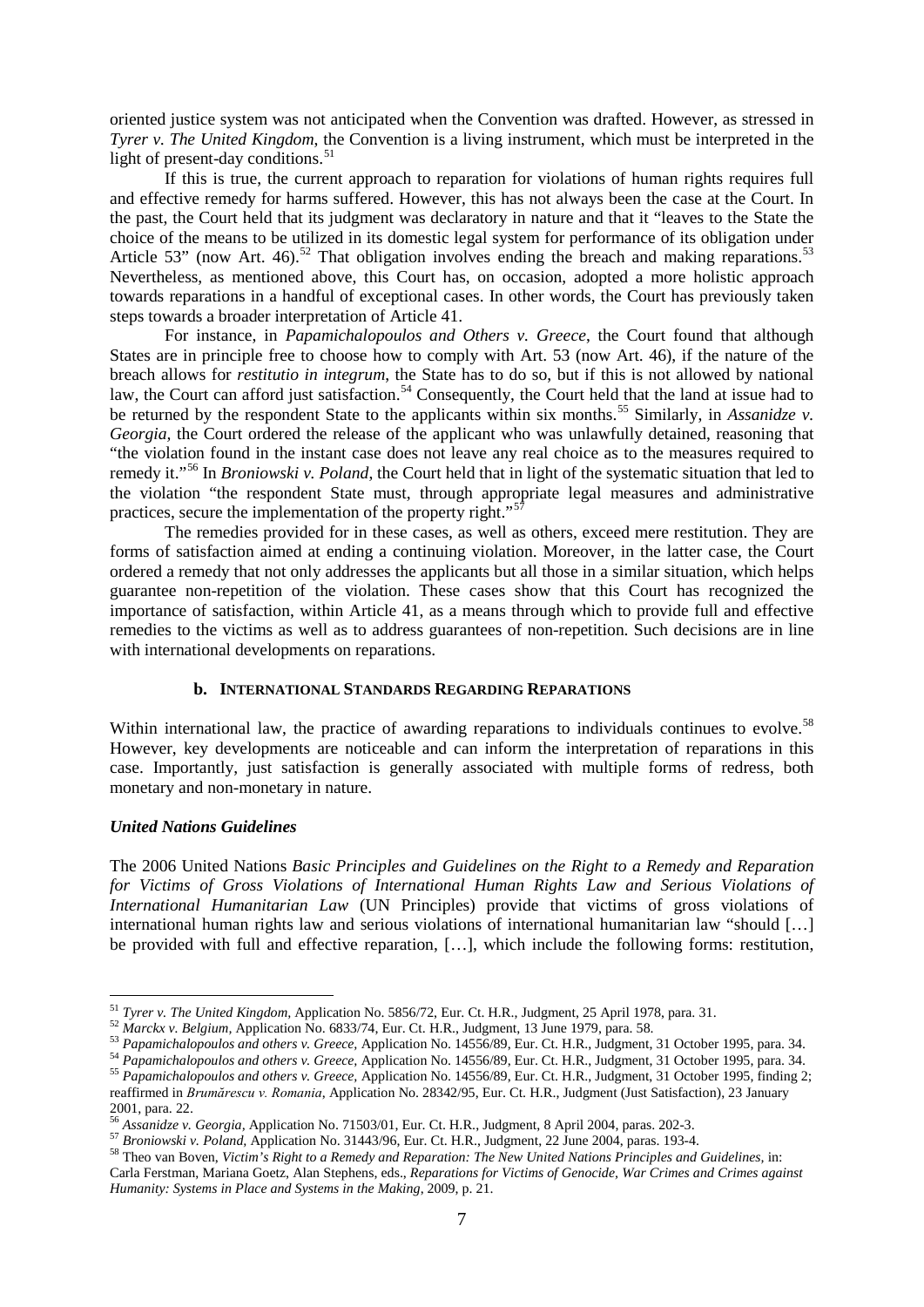compensation, rehabilitation, satisfaction and guarantees of non-repetition."[59](#page-8-0) The UN Principles provide that individual circumstances, as well as the circumstances of the case, should be taken into  $\alpha$  account when assessing what type of reparations would be the most appropriate.<sup>[60](#page-8-1)</sup>

The UN Principles provide that satisfaction should include, where applicable (a) cessation of continuing violations; (b) verification of the facts and full public disclosure of the truth; (c) search for the whereabouts of the disappeared, and assistance in the recovery, identification and reburial of bodies; (d) an official declaration of judicial decision restoring the dignity, reputation and rights of the victims; (e) public apology, including acknowledgement of facts and acceptance of responsibility; (f) judicial and administrative sanctions against those responsible; (g) commemorations and tributes to the victims; (h) inclusion of an accurate account in training and educational material. $61$ 

Guarantees of non-repetition should include, where applicable, (a) ensuring effective civilian control of military and security forces; (b) ensuring international standards of due process, fairness and impartiality; (c) strengthening the independence of the judiciary; (d) protecting persons in the legal profession and human rights defenders; (e) providing human rights and international humanitarian law education and training; (f) promoting the observance of codes of conduct and ethical norms; (g) promoting mechanisms for preventing and monitoring social conflicts and their resolution.<sup>[62](#page-8-3)</sup>

Although non-binding, the UN Principles were adopted by consensus by the General Assembly and reflect commonly accepted norms. They provide clear guidance for States (as well as international and regional institutions) and have become of practical importance, as demonstrated by the jurisprudence of the IACtHR and ICC, discussed below.

#### *Inter-American Court of Human Rights*

It is widely noted that the IACtHR has taken a broader approach to reparations than this Court. The process of awarding reparations for victims holds a prominent place in the jurisprudence of the IACtHR,  $^{63}$  $^{63}$  $^{63}$  the basis for which can be found in Article 63(1) of the American Convention.<sup>[64](#page-8-5)</sup> This article provides that the IACtHR "shall also rule, if appropriate, that the consequences of the measure or situation that constituted the breach of such right or freedom be remedied and that fair compensation be paid to the injured party."<sup>[65](#page-8-6)</sup> However, the Court has not limited itself in only providing for compensation or restitution. In *Blake v. Guatemala*, the IACtHR held that 'reparations' is a generic term that covers various forms of redress; including *restitutio in integrum*, compensation, satisfaction, and guarantees of non-repetition.<sup>[66](#page-8-7)</sup>

As a result, the nature of reparations varies depending on the nature of the violation. Monetary compensation is often granted in combination with other forms of reparation. With respect to cases relating to disappearances or deaths caused by government officials, reparations often take the form of satisfaction. In *el Amparo v. Venezuela*, 14 fishermen had been killed by police and military officials. Next to awarding monetary compensation to the victims and their relatives, the IACtHR ordered

<span id="page-8-6"></span>

<span id="page-8-0"></span> <sup>59</sup> United Nations *Basic Principles and Guidelines on the Right to a Remedy and Reparation for Victims of Gross Violations of International Human Rights Law and Serious Violations of International Humanitarian Law,* U.N. Doc. A/RES/60/147, 21 March 2006, para. 18.

<span id="page-8-1"></span><sup>60</sup> United Nations *Basic Principles and Guidelines on the Right to a Remedy and Reparation for Victims of Gross Violations of International Human Rights Law and Serious Violations of International Humanitarian Law,* U.N. Doc. A/RES/60/147, 21 March 2006, para. 18.

<span id="page-8-2"></span><sup>61</sup> United Nations *Basic Principles and Guidelines on the Right to a Remedy and Reparation for Victims of Gross Violations of International Human Rights Law and Serious Violations of International Humanitarian Law,* U.N. Doc. A/RES/60/147, 21

<span id="page-8-3"></span>March 2006, para. 22. <sup>62</sup> United Nations *Basic Principles and Guidelines on the Right to a Remedy and Reparation for Victims of Gross Violations of International Human Rights Law and Serious Violations of International Humanitarian Law,* U.N. Doc. A/RES/60/147, 21

<span id="page-8-4"></span>March 2006, para. 23. <sup>63</sup> Theo van Boven, *Reparations: A Requirement of Justice,* in: *Memoria Del Seminario: El Sistema Interamericano de* 

<span id="page-8-5"></span>*Protección de los Derechos Humanos en el Umbral del Siglo*, 1999, p. 664.<br><sup>64</sup> Art 63(1); "If the Court finds that there has been a violation of a right or freedom protected by this Convention, the Court shall rule that the injured party be ensured the enjoyment of his right or freedom that was violated. It shall also rule, if appropriate, that the consequences of the measure or situation that constituted the breach of such right or freedom be remedied and that fair compensation be paid to the injured party." <sup>65</sup> Article 63. American Convention on Human Rights (1969). <sup>66</sup> *Blake v. Guatemala*, Inter-Am. Ct. H.R., (Reparations), 22 January 1999, para. 31.

<span id="page-8-7"></span>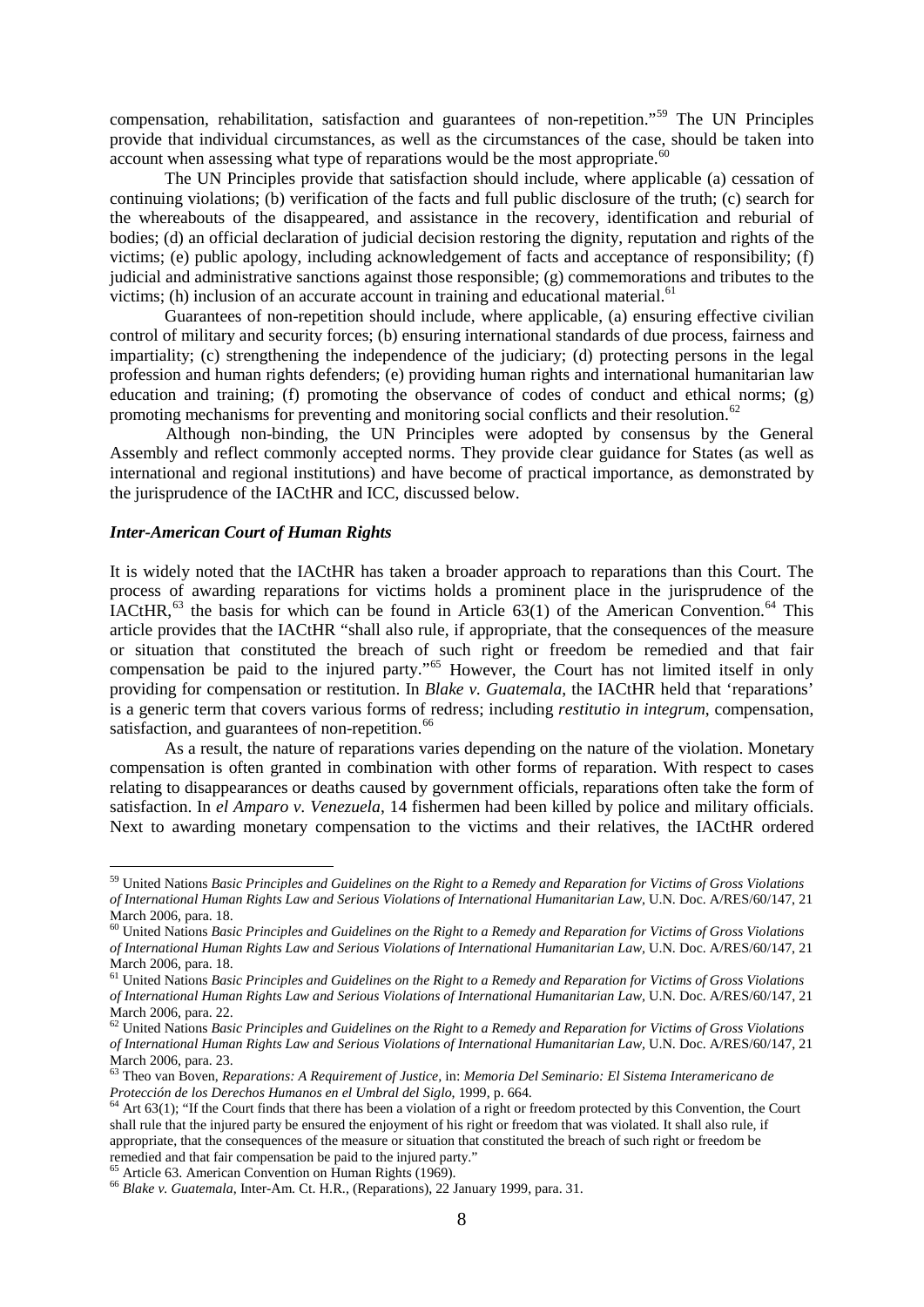Venezuela to continue investigations into the circumstances of the case, and to punish those responsible. [67](#page-9-0) In *Caballero-Delgado and Santana v. Colombia*, a case relating to the disappearance of two individuals by army officials and civilians collaborating with them, the IACtHR issued monetary reparation, and ordered Colombia to continue its efforts to locate and identify the remains of victims and deliver them to their next of kin.<sup>[68](#page-9-1)</sup> Similarly, in *"Las Dos Erres" Massacre v. Guatemala*, which relates to the massacre of the village Dos Erres by government officials in 1982, the Court found *inter alia* a violation of the right to humane treatment (Art. 5) of 153 next-of-kin of the deceased of the massacre. Although the massacre itself occurred four-and-a-half years before Guatemala had accepted the jurisdiction of the IACtHR, the IACtHR ordered Guatemala to investigate "the facts that originated that violations declared in this judgment,"[69](#page-9-2) instigate disciplinary, administrative or criminal actions against the State authorities responsible, proceed with the exhumation, identification, and delivery of the mortal remains of the victims, as well as publish an official declaration, and create a monument. Moreover, guarantees of non-repetition were ordered, with the IACtHR requiring Guatemala to adopt the necessary measures to amend its domestic legislation, and implement training courses on human rights.[70](#page-9-3)

In a like manner, under Article 41 of the ECHR, the Court may adopt measures to prevent similar conduct in the future and to fully address the harm suffered by the victims, such as those ordered by the IACtHR, particularly related to the nature and severity of the underlying human rights violations and when the violation is a continuing violation.

#### *Reparations in International Criminal Law*

Like the IACtHR, the ICC and the ECCC both have a mandate which allows for the awarding of reparations. At the ICC, both individual and collective awards are permitted.<sup>[71](#page-9-4)</sup> The reparations are to paid either by the convicted accused or the Trust Fund for Victims. At the ECCC, the Internal Rules makes provision for moral and collective awards to be borne by the convicted accused.<sup>[72](#page-9-5)</sup>

Though a reparations judgment has not yet been handed down by the ICC, in the decision establishing the principles and procedures to be applied to reparations in the *Lubanga* case, the Trial Chamber emphasized the need to provide effective remedies for victims.<sup>[73](#page-9-6)</sup> It held that different modalities of reparations, such as restitution, compensation, rehabilitation, or reparations with a symbolic, preventative or transformative aim, might be appropriate.<sup>[74](#page-9-7)</sup> In addition to outlining the meaning of restitution, compensation and rehabilitation, the Court established other possible modalities of reparations (such as educational campaigns) that aim to contribute to a society's awareness of the crimes committed.<sup>[75](#page-9-8)</sup>

In its only ruling on reparations to date, the ECCC "recognized the suffering of the victims as well as their right to obtain effective forms of reparation under internationally established standards."<sup>[76](#page-9-9)</sup> Though the ECCC was limited in what reparations it could award due to the nature of its Internal Rules and the indigence of the convicted accused, the Appeals Chamber did attempt to award more than the absolute minimum — which is the judgment itself as the reparation. Instead, in addition to the judgment itself, it ordered the compilation and wide distribution of all statements of apology and

<span id="page-9-1"></span><span id="page-9-0"></span> $^{67}$  el Amparo v. Venezuela, Inter-Am. Ct. H.R., Judgment (Reparations and Costs), 14 September 1996, para. 61.<br> $^{68}$  Caballero-Delgado and Santana v. Colombia, Inter-Am. Ct. H.R., Judgment (Reparations and Costs), 29 para. 4.

<sup>69</sup> *"Las Dos Erres" Massacre v. Guatemala,* Inter-Am. Ct. H.R., Judgment (Preliminary Objection, Merits, Reparations, and

<span id="page-9-3"></span><span id="page-9-2"></span>Costs), 24 November 2009, finding 8.<br><sup>70</sup> *"Las Dos Erres" Massacre v. Guatemala*, Inter-Am. Ct. H.R., Judgment (Preliminary Objection, Merits, Reparations, and Costs), 24 November 2009.<br><sup>71</sup> Article 75. Rome Statute (1998

<span id="page-9-5"></span><span id="page-9-4"></span><sup>&</sup>lt;sup>72</sup> Internal Rules Extraordinary Chambers in the Courts of Cambodia, 3 August 2011, Rule 23.<br><sup>73</sup> Prosecutor v. Lubanga Dyilo, Case No. ICC-01/04-01/06-1432, Int. Cr. Ct., 'Decision Establishing the Principles and

<span id="page-9-7"></span><span id="page-9-6"></span>Procedures to be applied to Reparations', 7 August 2012, para. 177.<br><sup>74</sup> *Prosecutor v. Lubanga Dyilo,* Case No. ICC-01/04-01/06-1432, Int. Cr. Ct., 'Decision Establishing the Principles and<br>Procedures to be applied to Rep

<span id="page-9-8"></span><sup>&</sup>lt;sup>75</sup> Prosecutor v. Lubanga Dyilo, Case No. ICC-01/04-01/06-1432, Int. Cr. Ct., 'Decision Establishing the Principles and Procedures to be applied to Reparations', 7 August 2012, paras. 237-41. <sup>76</sup> *Prosecutor v. Kaing Guek Eav alias 'Duch'*, Case No. 001/18-07-2007, ECCC, Appeal Judgment, 3 February 2012, para.

<span id="page-9-9"></span><sup>717.</sup>